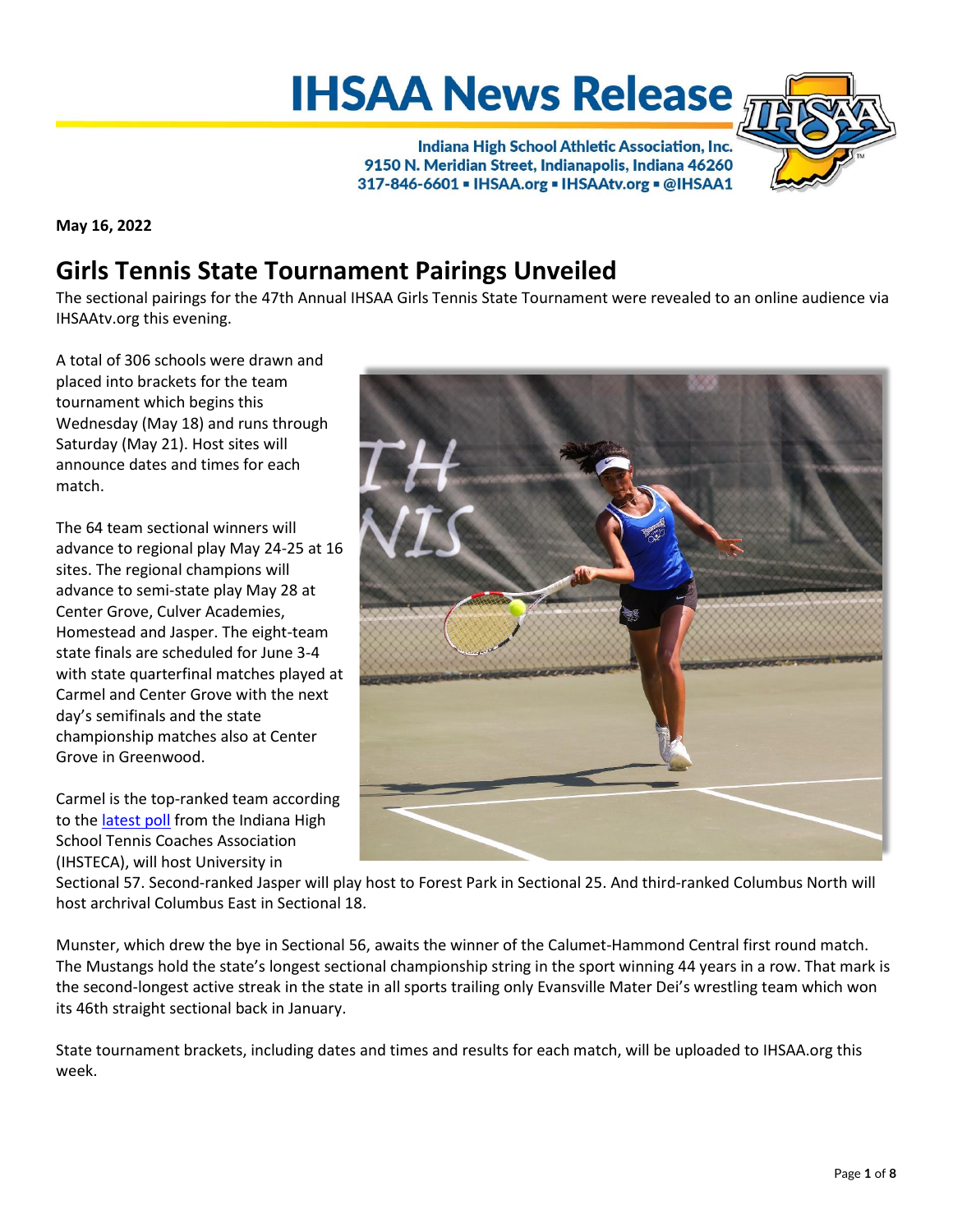## **Notables**

## **About the Draw**

To conduct the random drawing for the state tournament, the IHSAA places ping-pong balls representing each school in a given sectional into a lottery-style air mix machine. A motorized fan in the bottom of the machine blows the balls around the inside of the transparent container and air then forces each ball up through a tube in random order. For example, the first ball retrieved from the machine will be the first placement in the first match with the second ball representing their opponent in that match. The third ball to come out is the third placement in the second match with the fourth ball their opponent in the second match. That same method is followed through all sectionals, regionals and semi-states to determine every team's placement in the bracket.

**Schools Entered:** 306 schools. 305 matches will be played over the three‐week tournament.

## **2021 Sectional Champions**

Adams Central, Alexandria Monroe, Angola, Avon, Bloomfield, Bloomington North, Blue River Valley, Bremen, Cambridge City Lincoln, Carmel, Carroll (Fort Wayne), Cass, Castle, Center Grove, Charlestown, Chesterton, Columbus North, Covenant Christian (Indianapolis), Covington, Crawfordsville, Crown Point, Culver Academies, Delta, Evansville Memorial, Evansville Reitz, Fairfield, Fishers, Floyd Central, Fort Wayne Bishop Dwenger, Franklin County, Gibson Southern, Greencastle, Harrison (West Lafayette), Hobart, Homestead, Indianapolis Cathedral, Jasper, Jay County, Jeffersonville, LaPorte, Lawrence North, Lawrenceburg, Loogootee, Marion, Mt. Vernon (Fortville), Munster, New Albany, Northridge, Northwestern, Park Tudor, Penn, Peru, Roncalli, Seymour, South Bend St. Joseph, Southport, Southwestern (Hanover), Sullivan, Triton Central, Warsaw Community, Washington, Westview, Whiting, Zionsville.

## **Most Consecutive Sectional Championships**

44 by Munster (1977-current).

## **Active Sectional Championship Streaks (Three or more years)**

- 44: Munster.
- 31: Jasper.
- 29: Carmel.
- 24: Castle.
- 20: Floyd Central, Warsaw Community, Zionsville.
- 18: Evansville Memorial.
- 14: Penn.
- 13: South Bend St. Joseph.
- 11: Gibson Southern.
- 10: Delta.
- 9: Carroll (Fort Wayne), Southport, Whiting.
- 7: Columbus North.
- 6: Bloomfield, Center Grove, Indianapolis Cathedral, LaPorte, Mt. Vernon (Fortville).
- 5: Franklin County, Northwestern, Park Tudor.
- 4: Triton Central.

3: Covenant Christian (Indianapolis), Crown Point, Culver Academies, Hobart, Homestead, Lawrence North, Washington.

## **Top 10 All-Time Sectional Championships**

- 45: Munster.
- 38: Marion.
- 37: Carmel.
- 36: Columbus North.
- 34: Plymouth.
- 33: Floyd Central, Jasper.
- 31: Center Grove, Homestead.
- 30: Crown Point, South Bend St. Joseph, Warsaw Community.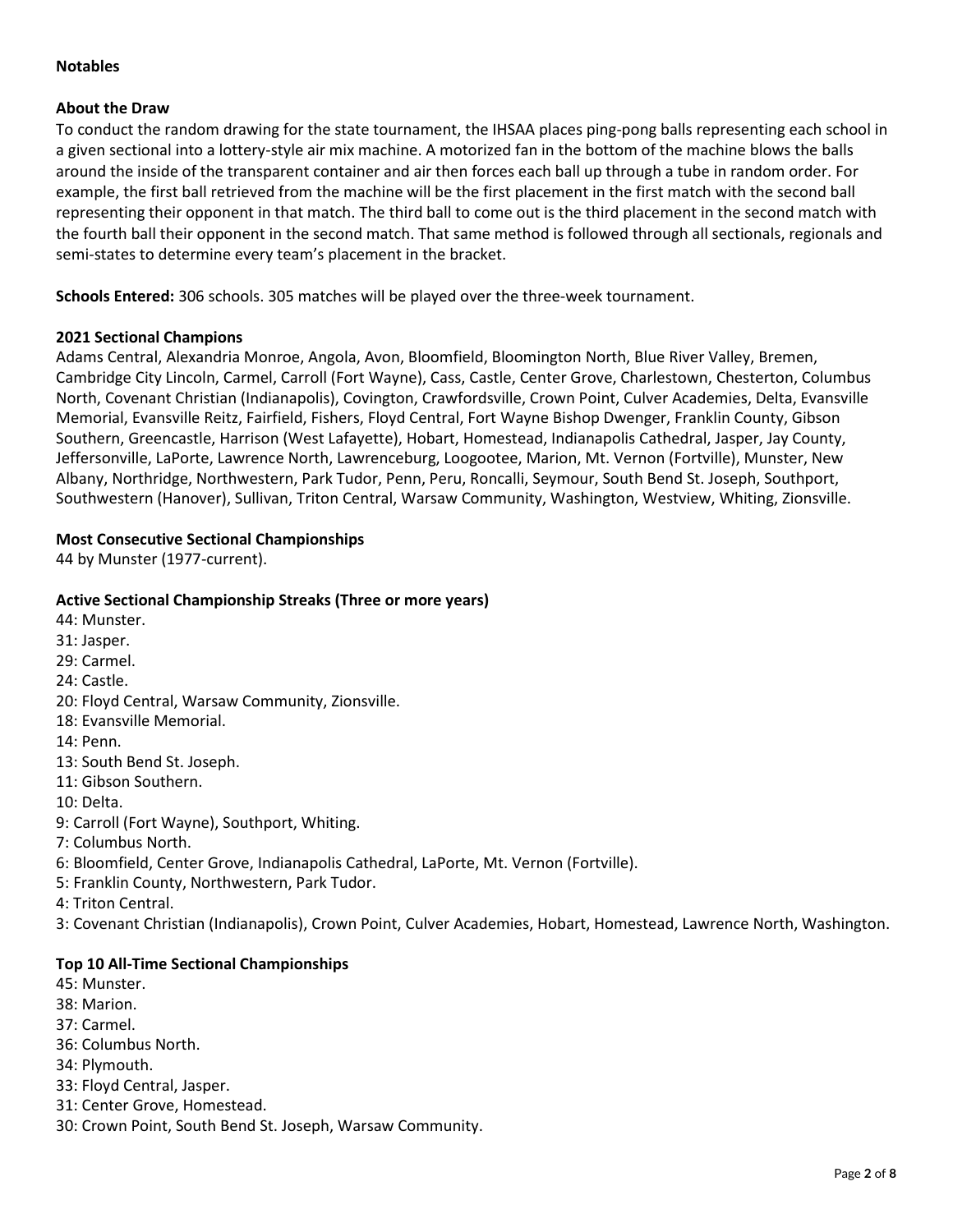## **Sectionals**

Dates: May 18-21, 2022. Dates/Times determined by host school. Admission: Free.

## **1. Center Grove (5)**

M1: Indian Creek vs. Whiteland Community. M2: Franklin Community vs. Center Grove. M3: Greenwood Community vs. Winner of M1. Championship: Winner of M2 vs. Winner of M3.

## **2. Franklin Central (4)**

M1: Beech Grove vs. Franklin Central. M2: Roncalli vs. Indianapolis Lutheran. Championship: M1 winner vs. M2 winner.

## **3. Shelbyville (5)**

M1: Morristown vs. Southwestern (Shelbyville). M2: Waldron vs. Shelbyville. M3: Triton Central vs. Winner of M1. Championship: Winner of M2 vs. Winner of M3.

## **4. Southport (5)**

M1: Southport vs. Indianapolis Shortridge. M2: Perry Meridian vs. Decatur Central. M3: Indianapolis Scecina vs. Winner of M1. Championship: Winner of M2 vs. Winner of M3.

## **5. Crawfordsville (4)**

M1: Crawfordsville vs. Southmont. M2: Parke Heritage vs. North Montgomery. Championship: M1 winner vs. M2 winner.

## **6. Fountain Central (5)**

M1: Fountain Central vs. Benton Central. M2: Seeger vs. Covington. M3: Attica vs. Winner of M1. Championship: Winner of M2 vs. Winner of M3.

## **7. Greencastle (5)**

M1: Greencastle vs. South Putnam. M2: Owen Valley vs. South Vermillion. M3: Northview vs. Winner of M1. Championship: Winner of M2 vs. Winner of M3.

## **8. Terre Haute South Vigo (5)**

M1: Terre Haute North Vigo vs. North Central (Farmersburg). M2: West Vigo vs. Terre Haute South Vigo. M3: Sullivan vs. Winner of M1. Championship: Winner of M2 vs. Winner of M3.

## **9. Ben Davis (5)**

M1: Covenant Christian (Indianapolis) vs. Indianapolis Cardinal Ritter. M2: Indianapolis Crispus Attucks vs. Speedway. M3: Ben Davis vs. Winner of M1. Championship: Winner of M2 vs. Winner of M3.

## **10. Lebanon (5)**

M1: Frankfort vs. Lebanon. M2: Rossville vs. Western Boone. M3: Zionsville vs. Winner of M1. Championship: Winner of M2 vs. Winner of M3.

## **11. Park Tudor (4)**

M1: International vs. Park Tudor. M2: Pike vs. Brebeuf Jesuit. Championship: M1 winner vs. M2 winner.

## **12. Avon (5)**

M1: Danville Community vs. Mooresville. M2: Plainfield vs. Brownsburg. M3: Avon vs. Winner of M1. Championship: Winner of M2 vs. Winner of M3.

## **13. Connersville (4)**

M1: Rushville Consolidated vs. Union County. M2: Connersville vs. Franklin County. Championship: M1 winner vs. M2 winner.

## **14. New Castle (5)**

M1: Blue River Valley vs. Tri. M2: New Castle vs. Shenandoah. M3: Knightstown vs. Winner of M1. Championship: Winner of M2 vs. Winner of M3.

## **15. Richmond (6)**

M1: Seton Catholic vs. Richmond. M2: Centerville vs. Hagerstown. M3: Northeastern vs. M1 winner. M4: Cambridge City Lincoln vs. M2 winner. Championship: M3 winner vs. M4 winner.

## **16. East Central (6)**

M1: Lawrenceburg vs. Milan. M2: Batesville vs. East Central. M3: South Dearborn vs. M1 winner. M4: Oldenburg vs. M2 winner. Championship: M3 winner vs. M4 winner.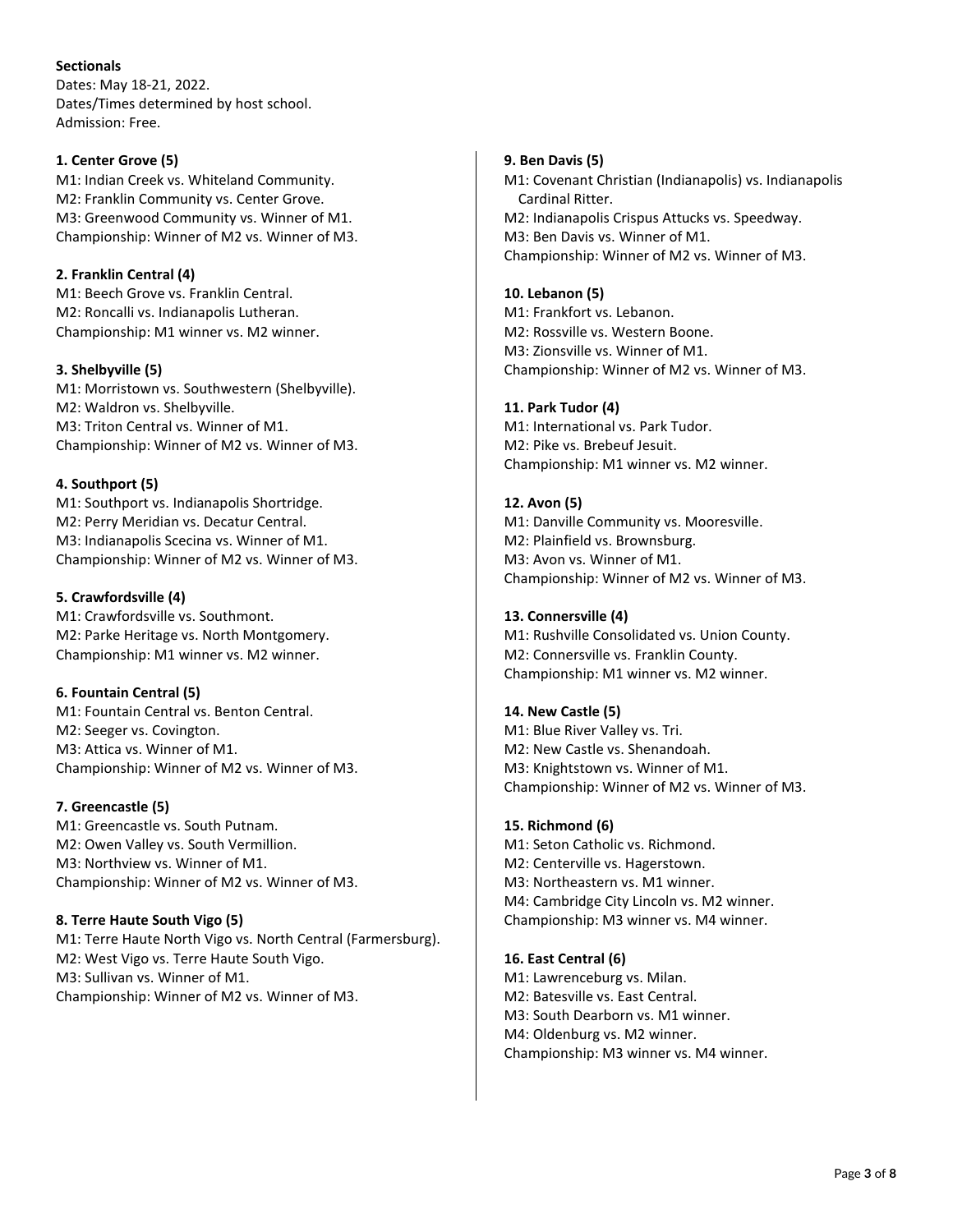## **17. Bloomington South (5)** M1: Bedford North Lawrence vs. Martinsville. M2: Edgewood vs. Bloomington South. M3: Bloomington North vs. Winner of M1. Championship: Winner of M2 vs. Winner of M3.

## **18. Columbus North (5)**

M1: Columbus East vs. Columbus North. M2: Hauser vs. Brown County. M3: Edinburgh vs. Winner of M1. Championship: Winner of M2 vs. Winner of M3.

## **19. Greensburg (5)**

M1: Jennings County vs. Shawe Memorial. M2: Southwestern (Hanover) vs. Greensburg. M3: Madison Consolidated vs. Winner of M1. Championship: Winner of M2 vs. Winner of M3.

## **20. Seymour (5)**

M1: Brownstown Central vs. Austin. M2: Trinity Lutheran vs. Seymour. M3: Scottsburg vs. Winner of M1. Championship: Winner of M2 vs. Winner of M3.

## **21. Boonville (5)**

M1: South Spencer vs. Castle. M2: Boonville vs. Heritage Hills. M3: Tell City vs. Winner of M1. Championship: Winner of M2 vs. Winner of M3.

## **22. Evansville Bosse (5)**

M1: Evansville Memorial vs. Evansville Day. M2: Evansville Bosse vs. Evansville North. M3: Evansville Harrison vs. Winner of M1. Championship: Winner of M2 vs. Winner of M3.

## **23. Mt. Vernon (5)**

M1: Evansville Mater Dei vs. North Posey. M2: Evansville Reitz vs. Mt. Vernon. M3: Evansville Central vs. Winner of M1. Championship: Winner of M2 vs. Winner of M3.

## **24. Princeton Community (4)**

M1: Gibson Southern vs. Princeton Community. M2: Wood Memorial vs. Tecumseh. Championship: M1 winner vs. M2 winner.

**25. Jasper (4)** M1: Pike Central vs. Southridge. M2: Forest Park vs. Jasper. Championship: M1 winner vs. M2 winner.

**26. Loogootee (4)** M1: Loogootee vs. Barr-Reeve. M2: Northeast Dubois vs. Paoli. Championship: M1 winner vs. M2 winner.

## **27. Linton-Stockton (4)**

M1: White River Valley vs. North Daviess. M2: Bloomfield vs. Linton-Stockton. Championship: M1 winner vs. M2 winner.

## **28. Vincennes Lincoln (5)**

M1: Washington vs. Vincennes Rivet. M2: Vincennes Lincoln vs. South Knox. M3: Washington Catholic vs. Winner of M1. Championship: Winner of M2 vs. Winner of M3.

## **29. Floyd Central (5)**

M1: North Harrison vs. Floyd Central. M2: Salem vs. Eastern (Pekin). M3: Crawford County vs. Winner of M1. Championship: Winner of M2 vs. Winner of M3.

## **30. Providence (4)**

M1: Clarksville vs. Providence. M2: New Washington vs. Jeffersonville. Championship: M1 winner vs. M2 winner.

## **31. New Albany (4)**

M1: Lanesville vs. New Albany. M2: Christian Academy of Indiana vs. Corydon Central. Championship: M1 winner vs. M2 winner.

## **32. Silver Creek (5)**

M1: Charlestown vs. Silver Creek. M2: South Central (Elizabeth) vs. Borden. M3: Henryville vs. Winner of M1. Championship: Winner of M2 vs. Winner of M3.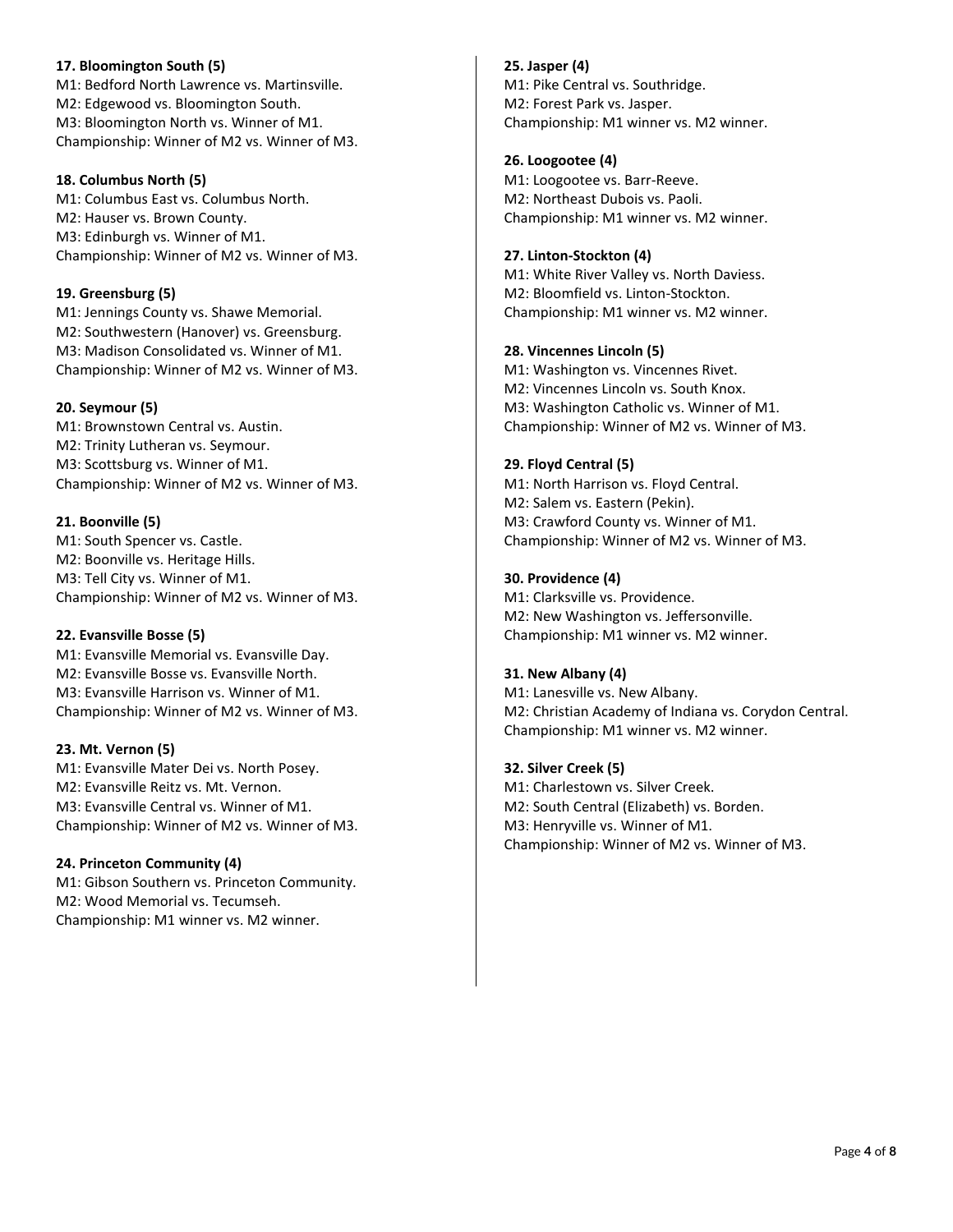## **33. Carroll (Fort Wayne) (6)**

M1: Churubusco vs. Leo. M2: Carroll (Fort Wayne) vs. Fort Wayne Northrop. M3: Fort Wayne Snider vs. M1 winner. M4: Fort Wayne Blackhawk Christian vs. M2 winner. Championship: M3 winner vs. M4 winner.

## **34. Fort Wayne Concordia Lutheran (5)**

M1: Fort Wayne North Side vs. Fort Wayne South Side. M2: Fort Wayne Concordia Lutheran vs. New Haven. M3: Fort Wayne Bishop Dwenger vs. Winner of M1. Championship: Winner of M2 vs. Winner of M3.

#### **35. Homestead (4)**

M1: Homestead vs. Fort Wayne Bishop Luers. M2: Fort Wayne Wayne vs. Fort Wayne Canterbury. Championship: M1 winner vs. M2 winner.

#### **36. Norwell (6)**

M1: Adams Central vs. Huntington North. M2: Bluffton vs. South Adams. M3: Bellmont vs. M1 winner. M4: Norwell vs. M2 winner. Championship: M3 winner vs. M4 winner.

#### **37. Anderson (5)**

M1: Lapel vs. Anderson. M2: Elwood Community vs. Alexandria Monroe. M3: Frankton vs. Winner of M1. Championship: Winner of M2 vs. Winner of M3.

## **38. Delta (4)**

M1: Muncie Central vs. Yorktown. M2: Delta vs. Muncie Burris. Championship: M1 winner vs. M2 winner.

#### **39. Jay County (4)**

M1: Winchester Community vs. Union City. M2: Randolph Southern vs. Jay County. Championship: M1 winner vs. M2 winner.

## **40. Marion (4)**

M1: Blackford vs. Madison-Grant. M2: Mississinewa vs. Marion. Championship: M1 winner vs. M2 winner.

## **41. Lawrence North (4)**

M1: Heritage Christian vs. Warren Central. M2: Lawrence North vs. Lawrence Central. Championship: M1 winner vs. M2 winner.

#### **42. Mt. Vernon (Fortville) (5)**

M1: New Palestine vs. Pendleton Heights. M2: Eastern Hancock vs. Greenfield-Central. M3: Mt. Vernon (Fortville) vs. Winner of M1. Championship: Winner of M2 vs. Winner of M3.

## **43. Fishers (4)**

M1: Hamilton Heights vs. Hamilton Southeastern. M2: Noblesville vs. Fishers. Championship: M1 winner vs. M2 winner.

## **44. North Central (played at Lawrence Central/Lawrence North (5)**

M1: Herron vs. Indianapolis Bishop Chatard. M2: Indianapolis Arsenal Technical vs. North Central (Indianapolis). M3: Indianapolis Cathedral vs. Winner of M1. Championship: Winner of M2 vs. Winner of M3.

## **45. Angola (5)**

M1: Prairie Heights vs. Angola. M2: Fremont vs. DeKalb. M3: Lakewood Park Christian vs. Winner of M1. Championship: Winner of M2 vs. Winner of M3.

## **46. East Noble (5)**

M1: Lakeland vs. East Noble. M2: Westview vs. Central Noble. M3: West Noble vs. Winner of M1. Championship: Winner of M2 vs. Winner of M3.

## **47. Concord (4)**

M1: Concord vs. Northridge. M2: Jimtown vs. Elkhart. Championship: M1 winner vs. M2 winner.

## **48. NorthWood (4)**

M1: NorthWood vs. Bethany Christian. M2: Goshen vs. Fairfield. Championship: M1 winner vs. M2 winner.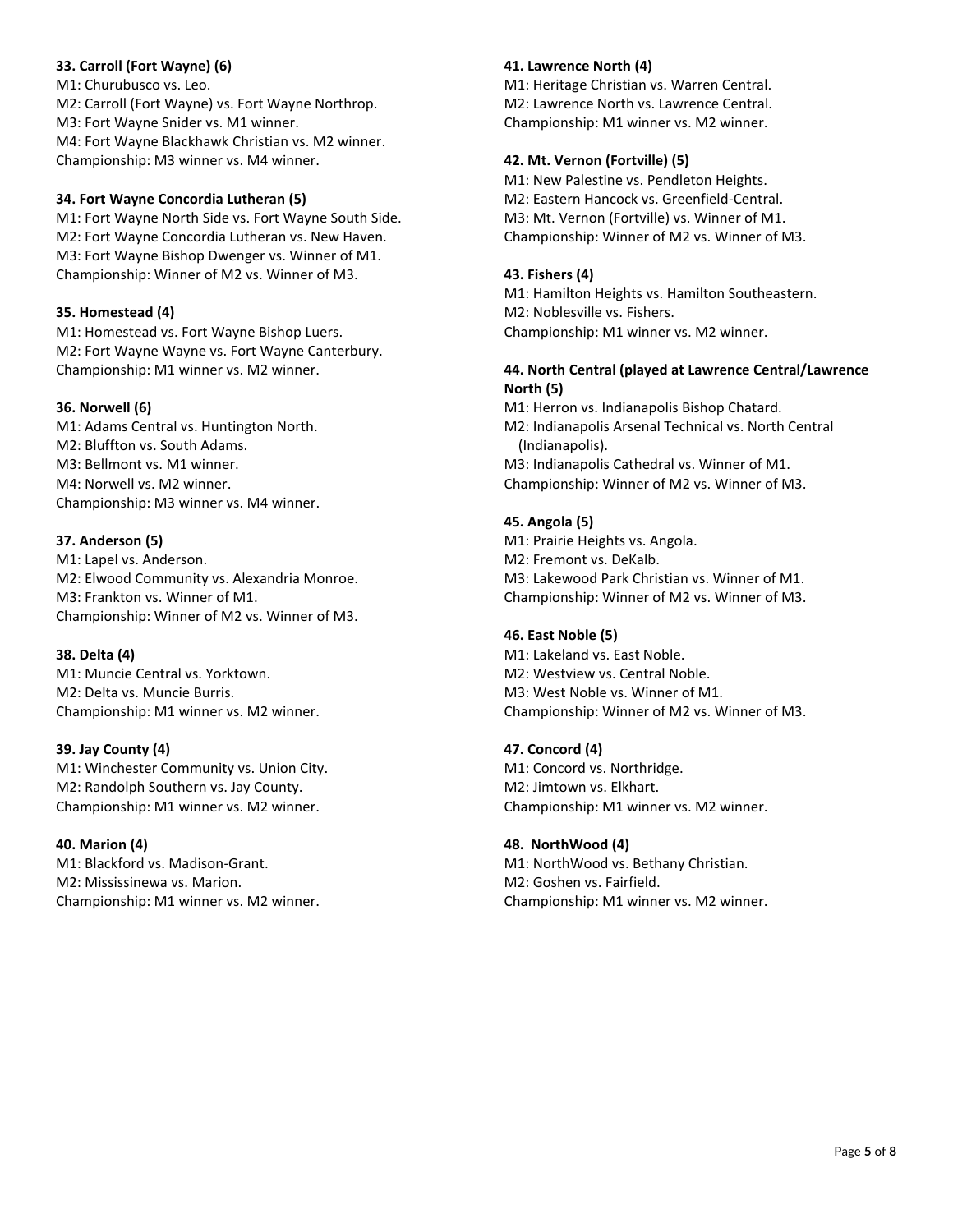**49. Bremen (5)** M1: Glenn vs. Plymouth. M2: LaVille vs. Triton. M3: Bremen vs. Winner of M1. Championship: Winner of M2 vs. Winner of M3.

## **50. Culver Academies (4)**

M1: Knox vs. Rochester Community. M2: Culver Academies vs. North Judson-San Pierre. Championship: M1 winner vs. M2 winner.

#### **51. Peru (6)**

M1: Peru vs. Wabash. M2: Northfield vs. Maconaquah. M3: Manchester vs. M1 winner. M4: Southwood vs. M2 winner. Championship: M3 winner vs. M4 winner.

## **52. Warsaw Community (played at Columbia City) (5)**

M1: Wawasee vs. Warsaw Community. M2: Columbia City vs. Whitko. M3: Tippecanoe Valley vs. Winner of M1. Championship: Winner of M2 vs. Winner of M3.

## **53. Crown Point (7)**

M1: Lake Central vs. Hanover Central. M2: Lowell vs. Kankakee Valley. M3: Illiana Christian vs. Crown Point. M4: Rensselaer Central vs. M1 winner. M5: M2 winner vs. M3 winner. Championship: M4 winner vs. M5 winner.

## **54. East Chicago Central (5)**

M1: Whiting vs. Hammond Bishop Noll. M2: Hammond Morton vs. East Chicago Central. M3: Hammond S&T vs. Winner of M1. Championship: Winner of M2 vs. Winner of M3.

## **55. Hobart (6)**

M1: River Forest vs. North Newton. M2: Lake Station Edison vs. Hobart. M3: Merrillville vs. M1 winner. M4: Andrean vs. M2 winner. Championship: M3 winner vs. M4 winner.

## **56. Highland (5)**

M1: Calumet vs. Hammond Central. M2: Highland vs. Griffith. M3: Munster vs. Winner of M1. Championship: Winner of M2 vs. Winner of M3. **57. Carmel (4)** M1: Guerin Catholic vs. Westfield. M2: University vs. Carmel. Championship: M1 winner vs. M2 winner.

## **58. Kokomo (6)**

M1: Taylor vs. Northwestern. M2: Tipton vs. Western. M3: Eastern (Greentown) vs. M1 winner. M4: Kokomo vs. M2 winner. Championship: M3 winner vs. M4 winner.

## **59. Logansport (5)**

M1: Delphi Community vs. Lewis Cass. M2: Carroll (Flora) vs. Twin Lakes. M3: Logansport vs. Winner of M1. Championship: Winner of M2 vs. Winner of M3.

## **60. Harrison (West Lafayette) (5)**

M1: West Lafayette vs. Lafayette Central Catholic. M2: Lafayette Jefferson vs. Harrison (West Lafayette). M3: McCutcheon vs. Winner of M1. Championship: Winner of M2 vs. Winner of M3.

## **61. LaPorte (4)**

M1: Marquette Catholic vs. New Prairie. M2: Michigan City vs. LaPorte. Championship: M1 winner vs. M2 winner.

## **62. Penn (4)**

M1: Mishawaka Marian vs. Mishawaka. M2: Penn vs. South Bend Adams. Championship: M1 winner vs. M2 winner.

## **63. Valparaiso (5)**

M1: Boone Grove vs. Portage. M2: Wheeler vs. Valparaiso. M3: Chesterton vs. Winner of M1. Championship: Winner of M2 vs. Winner of M3.

## **64. South Bend Saint Joseph (4)**

M1: South Bend St. Joseph vs. South Bend Washington. M2: South Bend Clay vs. South Bend Riley. Championship: M1 winner vs. M2 winner.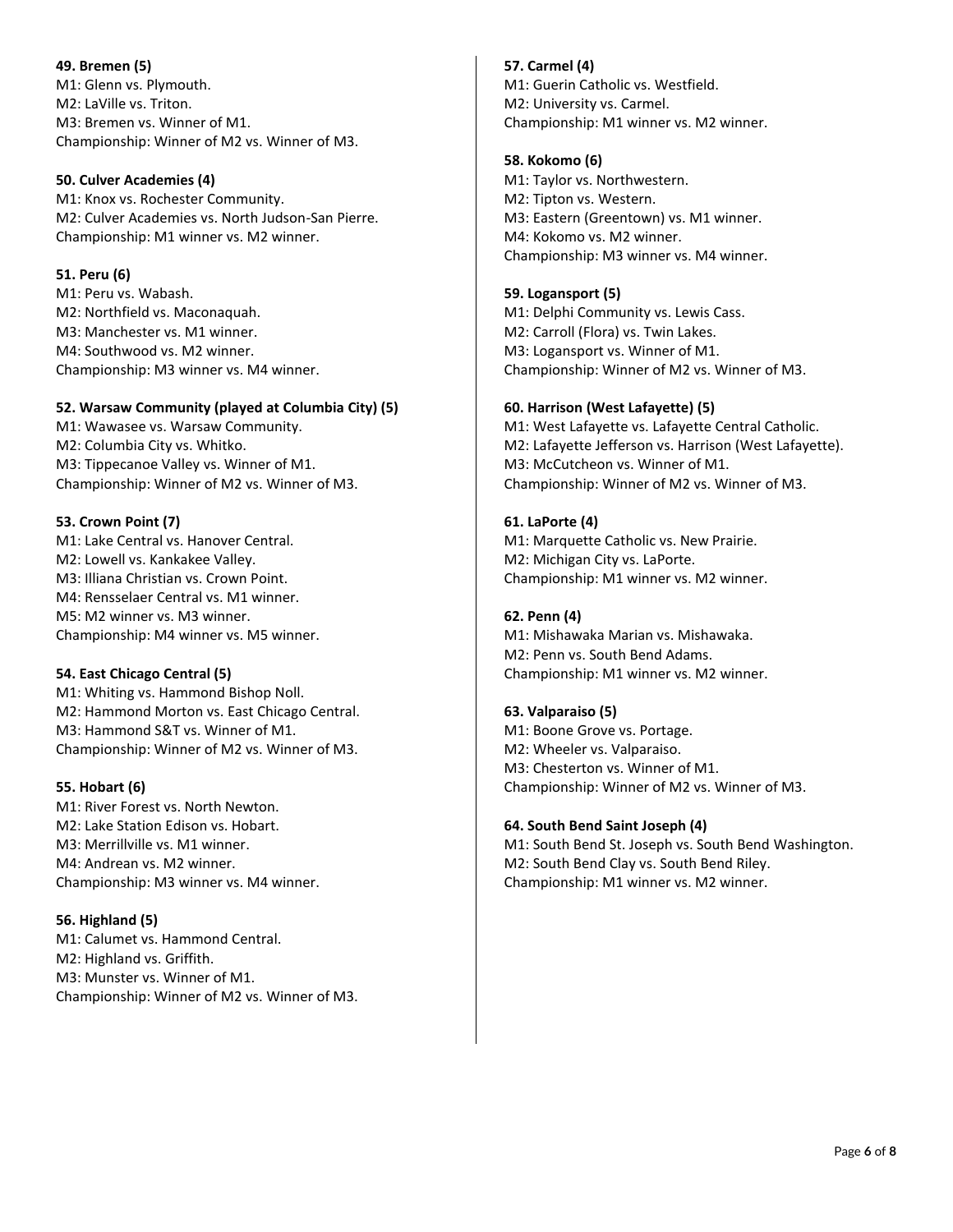## **Regionals**

Dates: May 24-25, 2022. Times: Determined by host school. Admission: \$5 per person.

## **1. Center Grove**

Match 1: Franklin Central winner vs. Center Grove winner Match 2: Shelbyville winner vs. Southport winner Championship: Winner of Match 1 vs. Winner of Match 2.

## **2. Crawfordsville**

Match 1: Fountain Central winner vs. Terre Haute South Vigo winner

Match 2: Crawfordsville winner vs Greencastle winner Championship: Winner of Match 1 vs. Winner of Match 2.

## **3. Avon**

Match 1: Park Tudor winner vs. Avon winner Match 2: Ben Davis winner vs. Lebanon winner Championship: Winner of Match 1 vs. Winner of Match 2.

## **4. Richmond**

Match 1: Richmond winner vs. East Central winner Match 2: New Castle winner vs. Connersville winner Championship: Winner of Match 1 vs. Winner of Match 2.

## **5. Bloomington South**

Match 1: Greensburg winner vs. Columbus North winner Match 2: Seymour winner vs. Bloomington South winner Championship: Winner of Match 1 vs. Winner of Match 2.

## **6. Evansville Bosse (Hosted at Evansville North)**

Match 1: Boonville winner vs. Mt. Vernon winner Match 2: Evansville Bosse winner vs. Princeton Community winner

Championship: Winner of Match 1 vs. Winner of Match 2.

## **7. Jasper**

Match 1: Vincennes Lincoln winner vs. Loogootee winner Match 2: Jasper winner vs. Linton-Stockton winner Championship: Winner of Match 1 vs. Winner of Match 2.

## **8. Silver Creek**

Match 1: Floyd Central winner vs. New Albany winner Match 2: Providence winner vs. Silver Creek winner Championship: Winner of Match 1 vs. Winner of Match 2.

## **9. Carroll (Fort Wayne)**

Match 1: Fort Wayne Concordia Lutheran winner vs. Carroll (Fort Wayne) winner Match 2: Norwell winner vs. Homestead winner Championship: Winner of Match 1 vs. Winner of Match 2.

## **10. Marion**

Match 1: Marion winner vs. Anderson winner Match 2: Delta winner vs. Jay County winner Championship: Winner of Match 1 vs. Winner of Match 2.

## **11. Lawrence North**

Match 1: Lawrence North winner vs. Mt. Vernon (Fortville) winner

Match 2: North Central (Indianapolis) winner vs. Fishers winner

Championship: Winner of Match 1 vs. Winner of Match 2.

## **12. Northridge**

Match 1: Concord winner vs. East Noble winner Match 2: Angola winner vs. NorthWood winner Championship: Winner of Match 1 vs. Winner of Match 2.

## **13. Culver Academies**

Match 1: Warsaw Community winner vs. Culver Academies winner

Match 2: Peru winner vs. Bremen winner Championship: Winner of Match 1 vs. Winner of Match 2.

## **14. Munster**

Match 1: East Chicago Central winner vs. Crown Point winner Match 2: Highland winner vs. Hobart winner Championship: Winner of Match 1 vs. Winner of Match 2.

## **15. Kokomo**

Match 1: Carmel winner vs. Logansport winner Match 2: Harrison (West Lafayette) winner vs. Kokomo winner

Championship: Winner of Match 1 vs. Winner of Match 2.

## **16. LaPorte**

Match 1: Penn winner vs. South Bend St. Joseph winner Match 2: Valparaiso winner vs. LaPorte winner Championship: Winner of Match 1 vs. Winner of Match 2.